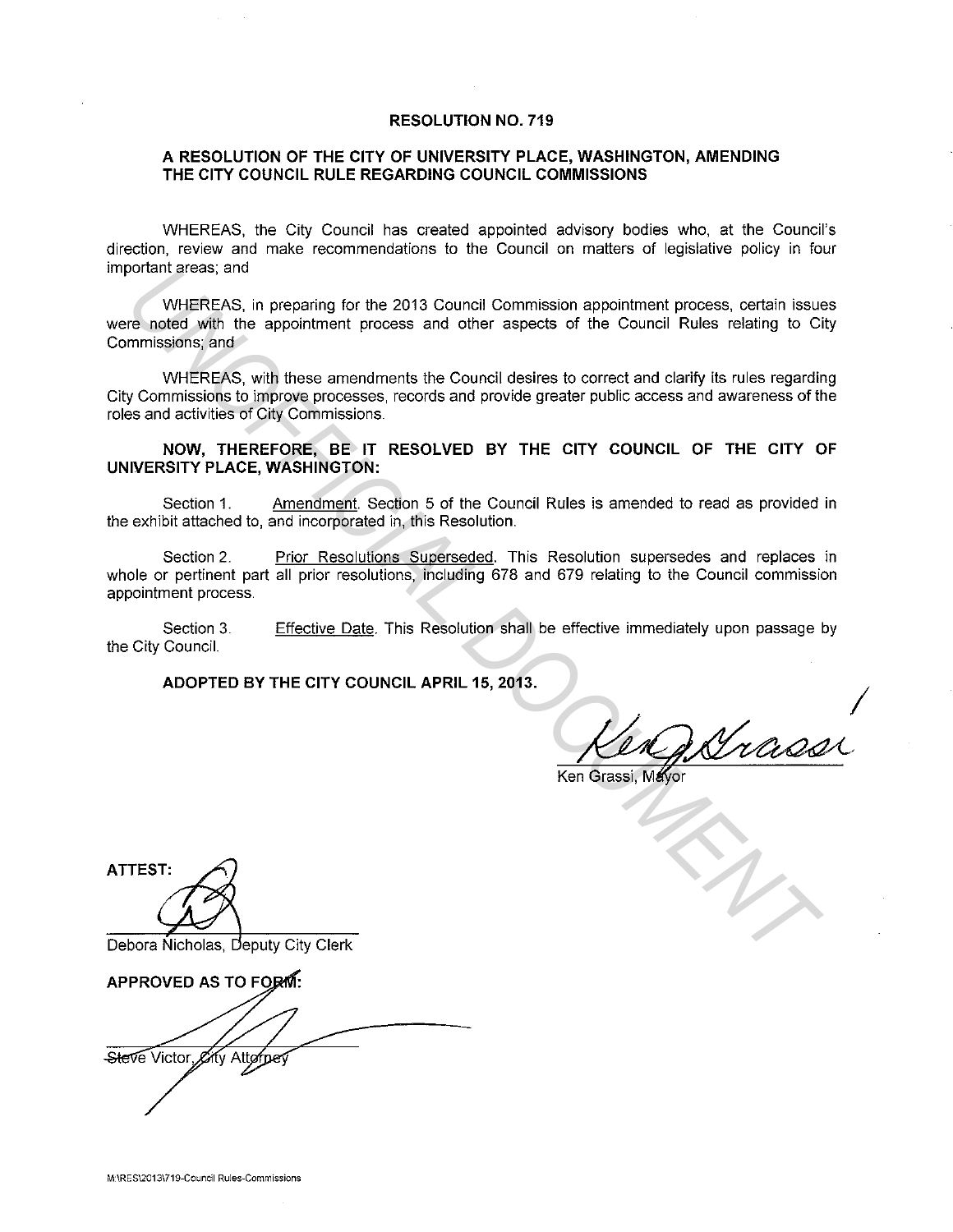## **RESOLUTION NO. 719 - EXHIBIT**

# **SECTION 5. CITY ADVISORY COMMISSIONS**

The City of University Place's Commissions provide an invaluable service to the City. Their advice on a wide variety of subjects aids the Council in the decision-making process. Effective citizen participation is an invaluable tool for local government.

All City Commissions are advisory to the City Council and are not authorized to take independent action representing the City with other agencies or bodies.

- A. Establishment and Dissolution of Advisory Bodies. These advisory bodies will be established by City Resolution or Ordinance, if required by state statute. The enacting resolution or ordinance will set forth the size of each advisory group, which will be related to its duties and responsibilities; the term of office of its members; a statement of its purpose and function; and time lines, if relevant to the scope of work. The Council may dissolve any advisory body that, in their opinion, has completed its working function, or for any other reason.
- B. Appointments to Advisory Bodies. In conformance with State law, interviews of applicants and appointments to advisory bodies will be made by the Mayor. In considering appointments, the Mayor may interview applicants as he or she deems necessary and will confer with the City Attorney and Police Chief regarding any applicant criminal history disclosed by a background check. The Mayor's appointments will be reviewed for confirmation by the City Council during a Special Meeting. The Council, by majority vote, may choose to interview all of the Mayor's appointments to any commission, or all commissions. City Commissions are advisory to the City Council and are not authorized to take independent actives the second of the control of the control of the control of the control of the control of the control of the control of th

Vacancies may be advertised so that any interested citizen may submit an application. Application process shall begin in October of each year. Applicants are urged to be citizens of the City of University Place, but applications from residents living outside of the corporate boundaries may be considered if authorized by the resolution or ordinance establishing the advisory body. As a condition of application, all applicants must consent to a criminal background check.

 All new candidates for appointment to an advisory commission must attend at least one meeting of the commission to which they seek appointment. Current Commissioners seeking re-appointment shall submit an updated application. If the Mayor so requests, the current Chairperson and Vice Chairperson of a commission will interview applicant(s) for their respective commissions, and submit a list of top three strengths, specific skills or background for each candidate, as well as any qualification limits that may prove helpful for appointments to that commission.

All Council interview questions shall be approved by Human Resources and shall be asked of each new candidate. Previous members seeking re-appointment may be asked a different set of questions due to their prior service on the Commission. After review and interviews, if any, the City Council by vote may affirm or reject any of the Mayor's appointments. In the event an appointee is rejected, the Mayor in his or her discretion may appoint another existing applicant, or re-advertise the position. This process may continue for each open position until the City Council has affirmed a Mayoral appointment for each open Commission position. Appointments are confirmed individually. The Council need not confirm the Mayor's entire roster of appointments for any commission, but may proceed with confirmation of all acceptable appointments.